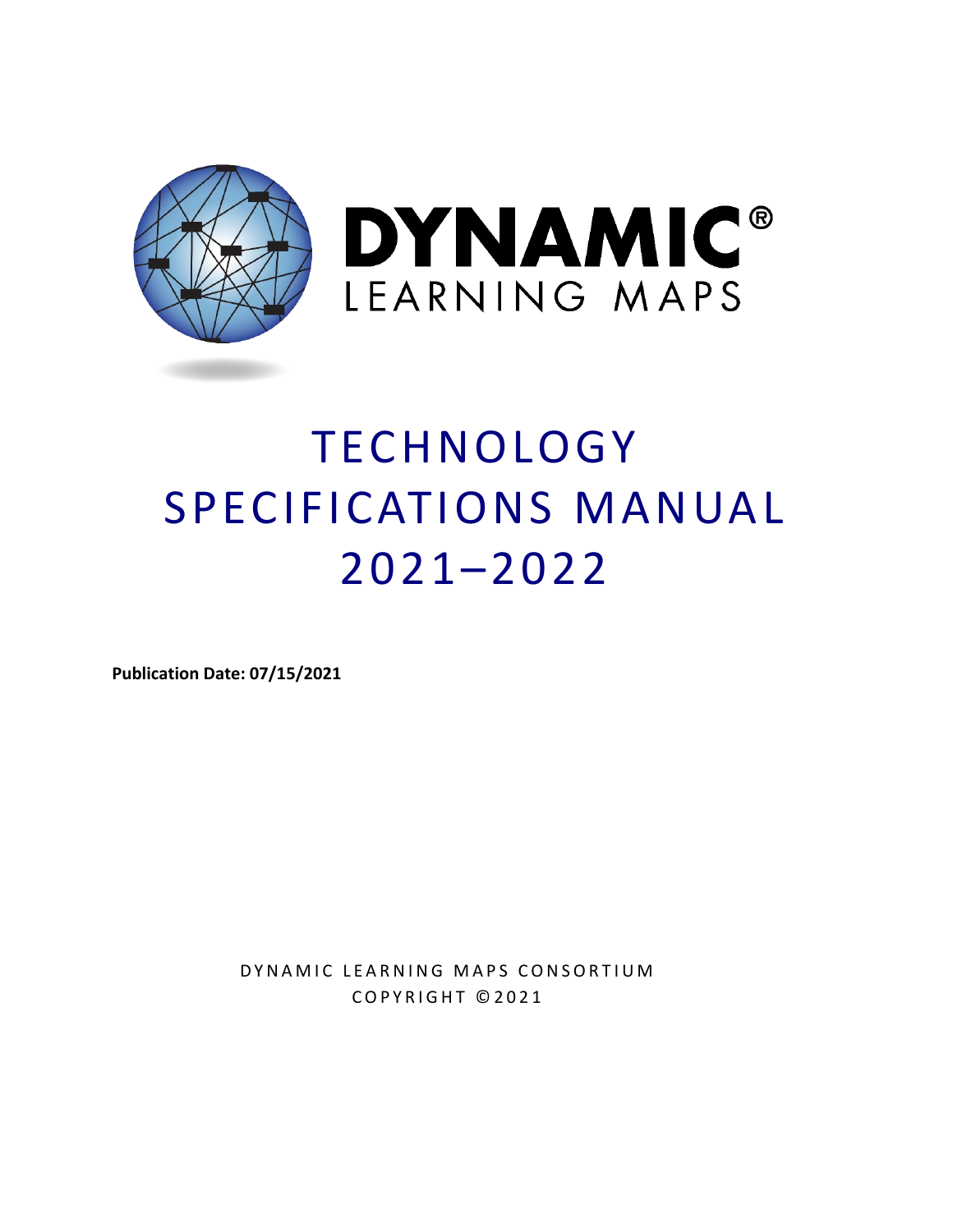#### <span id="page-1-1"></span>FINDING HELP

When the information in this manual and resources from your state Dynamic Learning Maps® (DLM®) website do not lead to solutions, these contacts can provide additional support [\(Table 1\)](#page-1-0).

HINT: Print this page and keep it handy!

#### <span id="page-1-0"></span>Table 1

*Where to Find Help*

| <b>Local Technology</b><br>Representative        | <b>State Education Agency</b>                                     | The DLM Service Desk*<br>1-855-277-9751 (toll-free)<br>or DLM-support@ku.edu |
|--------------------------------------------------|-------------------------------------------------------------------|------------------------------------------------------------------------------|
| Kite <sup>®</sup> Student Portal<br>installation | How to use Student Portal<br>and Educator Portal                  | Data questions (rosters,<br>enrollment, etc.)                                |
| General computer support                         | <b>Training requirements</b>                                      |                                                                              |
| Internet availability                            | Assessment questions                                              |                                                                              |
| Display resolution                               | Assessment scheduling                                             |                                                                              |
| Issues with sound,<br>headphones, speakers, etc. | <b>Test invalidation</b><br>requirements                          |                                                                              |
|                                                  | Student Individualized<br>Education Program (IEP)<br>requirements |                                                                              |
|                                                  | Test window dates,<br>extensions, requirements,<br>etc.           |                                                                              |
|                                                  | Testlet resets (may take up<br>to 72 hours)                       |                                                                              |

\* When contacting the DLM Service Desk:

- **Do not send any Personally Identifiable Information** (PII) for a student via email or Educator Portal Live Chat. This is a federal violation of the Family Education Rights and Privacy Act (FERPA). PII includes information such as a student's name or state identification number. Each state has unique PII requirements. Check with your assessment coordinator to find out what student information can be legally sent by Live Chat or email in your state.
- **Do** send
	- o the name and email address of the individual reporting the problem
	- o the state and district names in which the school is located
	- $\circ$  error messages, including the testlet number if applicable to the problem
	- o the Service Desk ticket number when following up on a previously submitted issue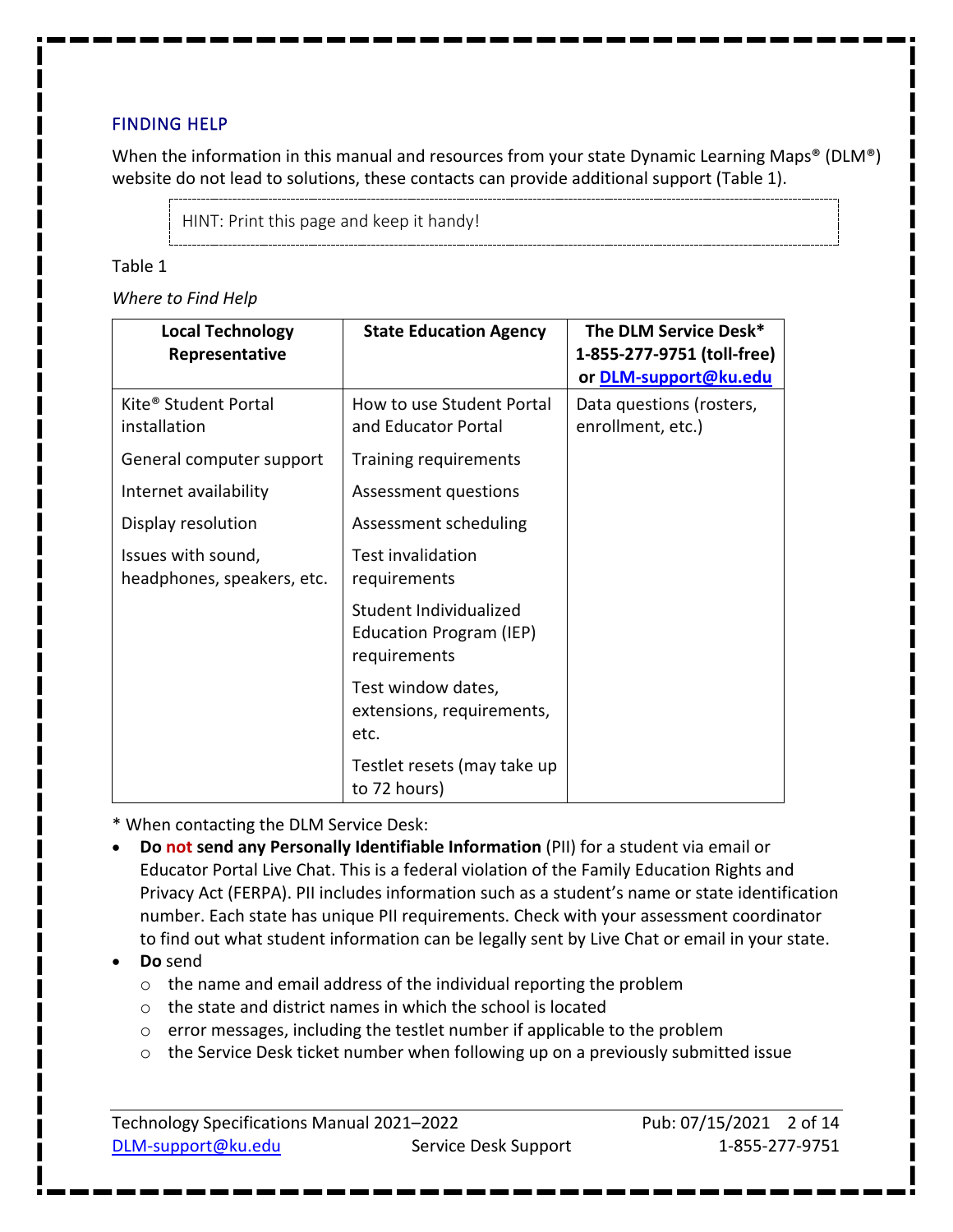## TECHNOLOGY SPECIFICATIONS MANUAL 2021-2022

## **CONTENTS**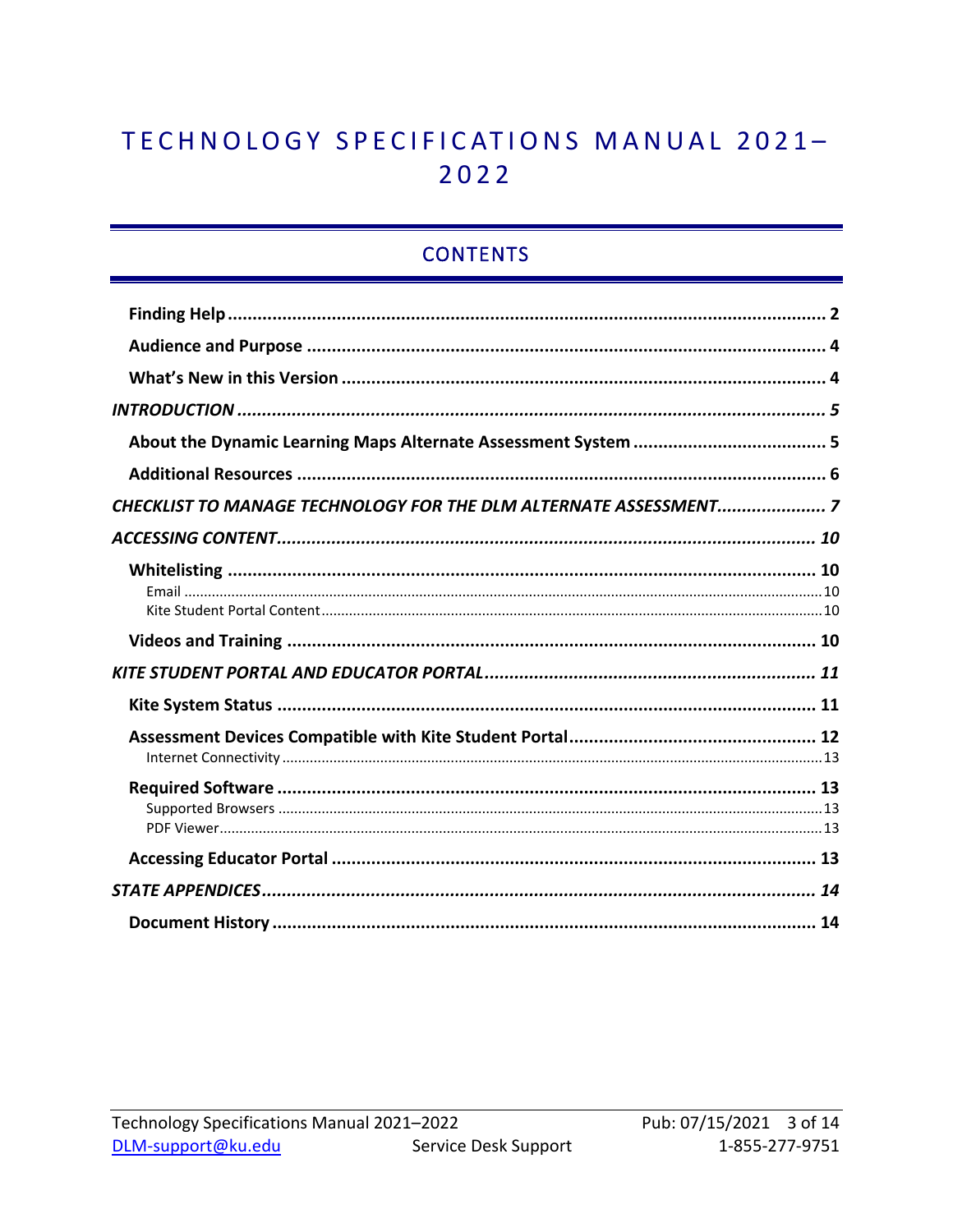#### <span id="page-3-0"></span>AUDIENCE AND PURPOSE

The TECHNOLOGY SPECIFICATIONS MANUAL for the Dynamic Learning Maps® (DLM®) Alternate Assessment System provides technology personnel with the key knowledge and tools to manage technology for the assessment. Technology personnel prepare the network and devices for assessment administration.

#### <span id="page-3-1"></span>WHAT'S NEW IN THIS VERSION

Information about these topics has been added or enhanced in this version [\(Table 2\)](#page-3-2).

<span id="page-3-2"></span>Table 2

*What's New*

| <b>Topic</b>       | <b>Starting</b><br>Page |
|--------------------|-------------------------|
| Hyperlinks updated | Throughout              |

To learn about updates to test administration resources such as this manual, subscribe to Test [Updates](https://dynamiclearningmaps.org/test-updates) on the DLM website.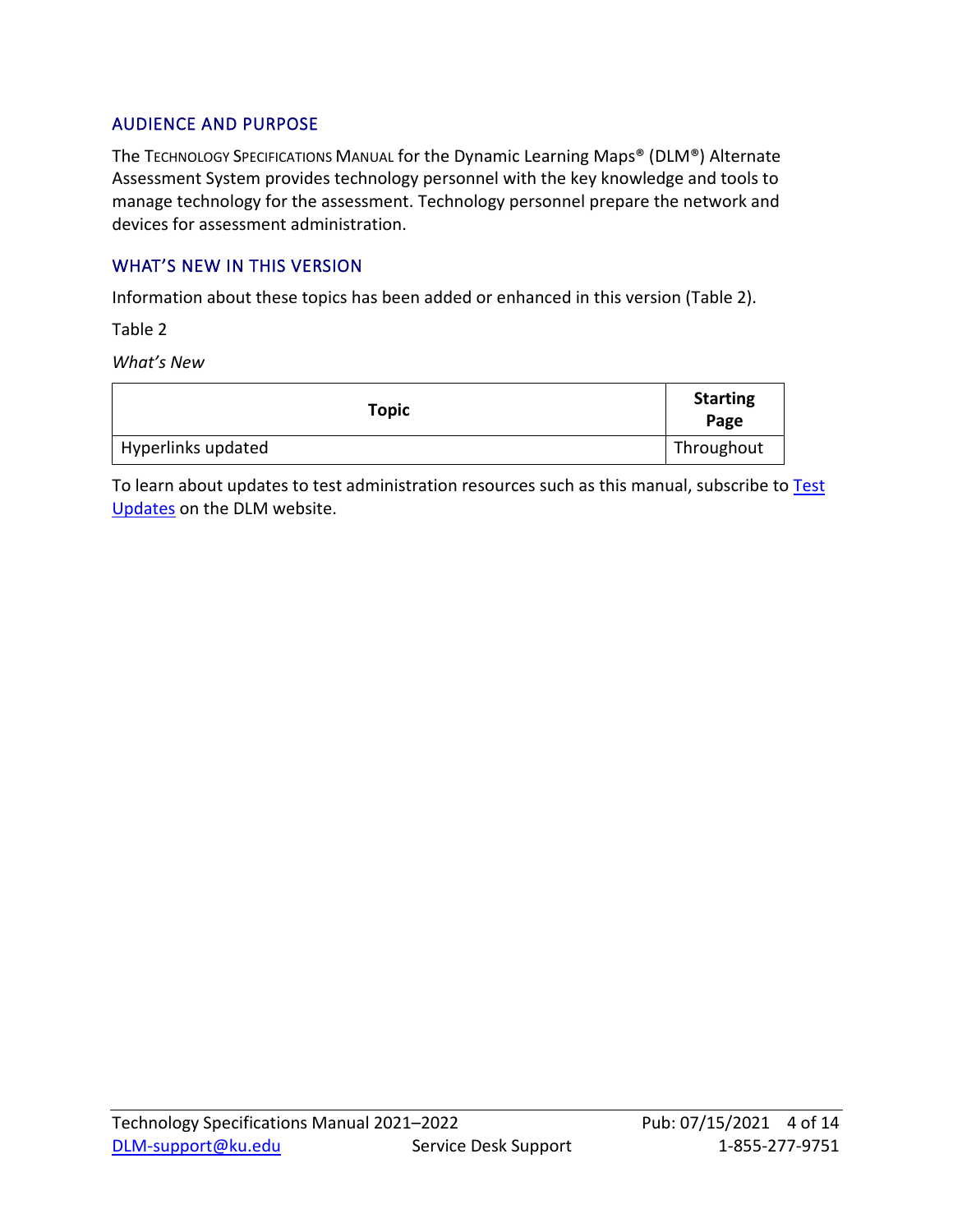## INTRODUCTION

#### <span id="page-4-1"></span><span id="page-4-0"></span>ABOUT THE DYNAMIC LEARNING MAPS ALTERNATE ASSESSMENT SYSTEM

The Dynamic Learning Maps® (DLM®) Alternate Assessment System assesses what students with the most significant cognitive disabilities know and can do in the DLM assessed subjects in grades 3–8 and high school. The department of education policy in each state determines the subjects and the grades to assess. The DLM Alternate Assessment System provides accessibility by design and is guided by the core beliefs that all students should have access to challenging grade-level content and that test administrators should adhere to the highest levels of integrity in providing instruction and in administering the assessment based on this challenging content.

The DLM Alternate Assessment System includes a computer-based assessment and an online dashboard for educators to manage student information. The DLM alternate assessment can be administered on a variety of devices. DLM technology personnel support the technology needs of test administrators and students who participate in the DLM alternate assessment.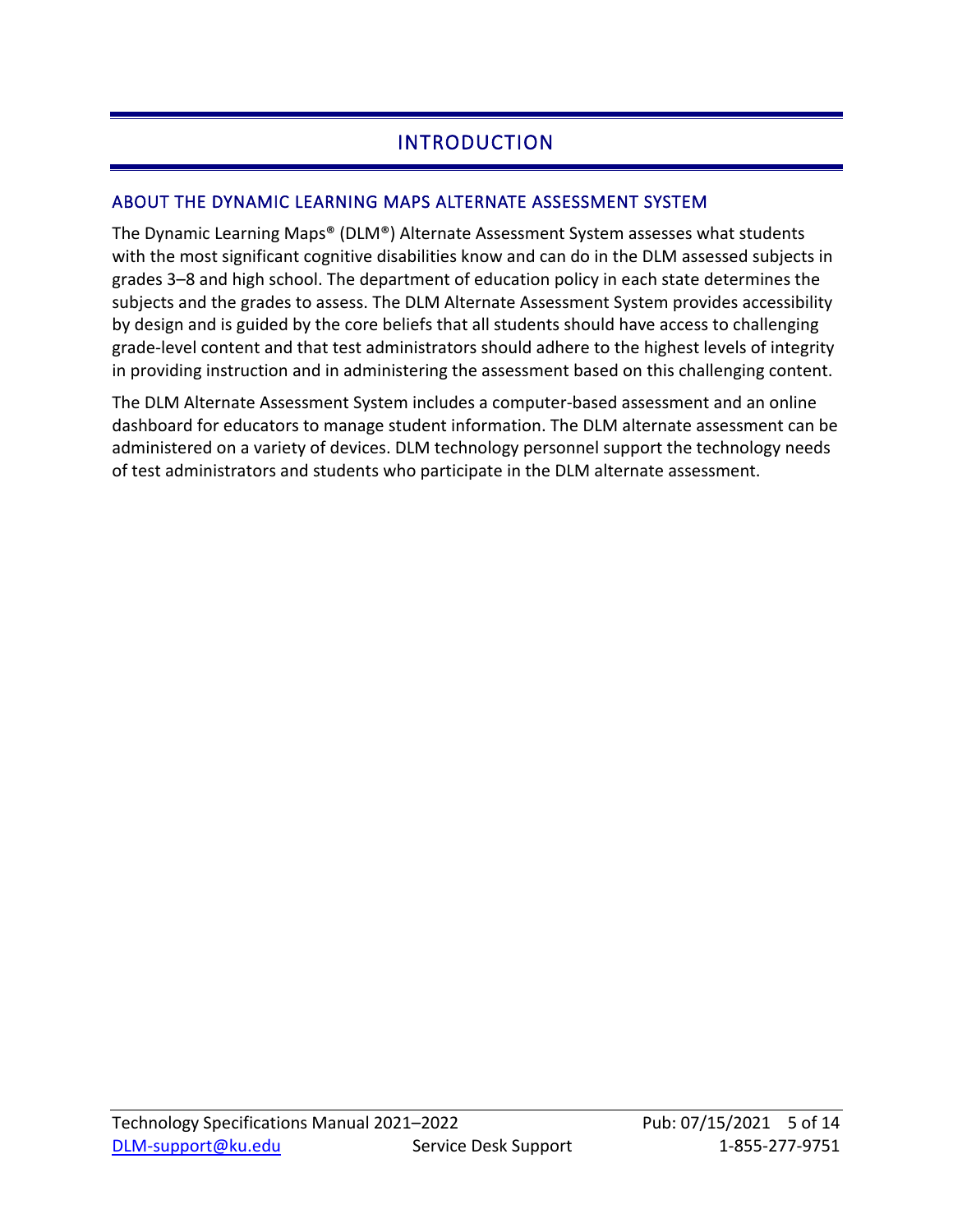#### <span id="page-5-0"></span>ADDITIONAL RESOURCES

Additional resources for technology personnel are located on the **DLM website**. Select the **KITE® SUITE** hyperlink in the header. To find materials specific to an individual state, select your state from the **For States** menu under the Year-End Model or Instructionally Embedded Model heading.

[Table 3](#page-5-1) includes the standard technology personnel resources available across all states.

<span id="page-5-1"></span>Table 3

| <b>Manual/Resource</b>                        | <b>Description</b>                      |
|-----------------------------------------------|-----------------------------------------|
| <b>TECHNOLOGY SPECIFICATIONS MANUAL (PDF)</b> | Supports technology personnel in        |
|                                               | preparing schools for the technology    |
|                                               | needs of the DLM alternate assessment.  |
| <b>Kite Suite webpage</b>                     | Provides information about Kite Student |
|                                               | Portal, Educator Portal, operating      |
|                                               | systems, browsers, and troubleshooting. |
|                                               | Also supplies software downloads.       |
| <b>Test Updates webpage</b>                   | Provides breaking news on test          |
|                                               | administration activities. Sign up to   |
|                                               | receive alerts when new resources       |
|                                               | become available.                       |

*Standard Technology Personnel Resources*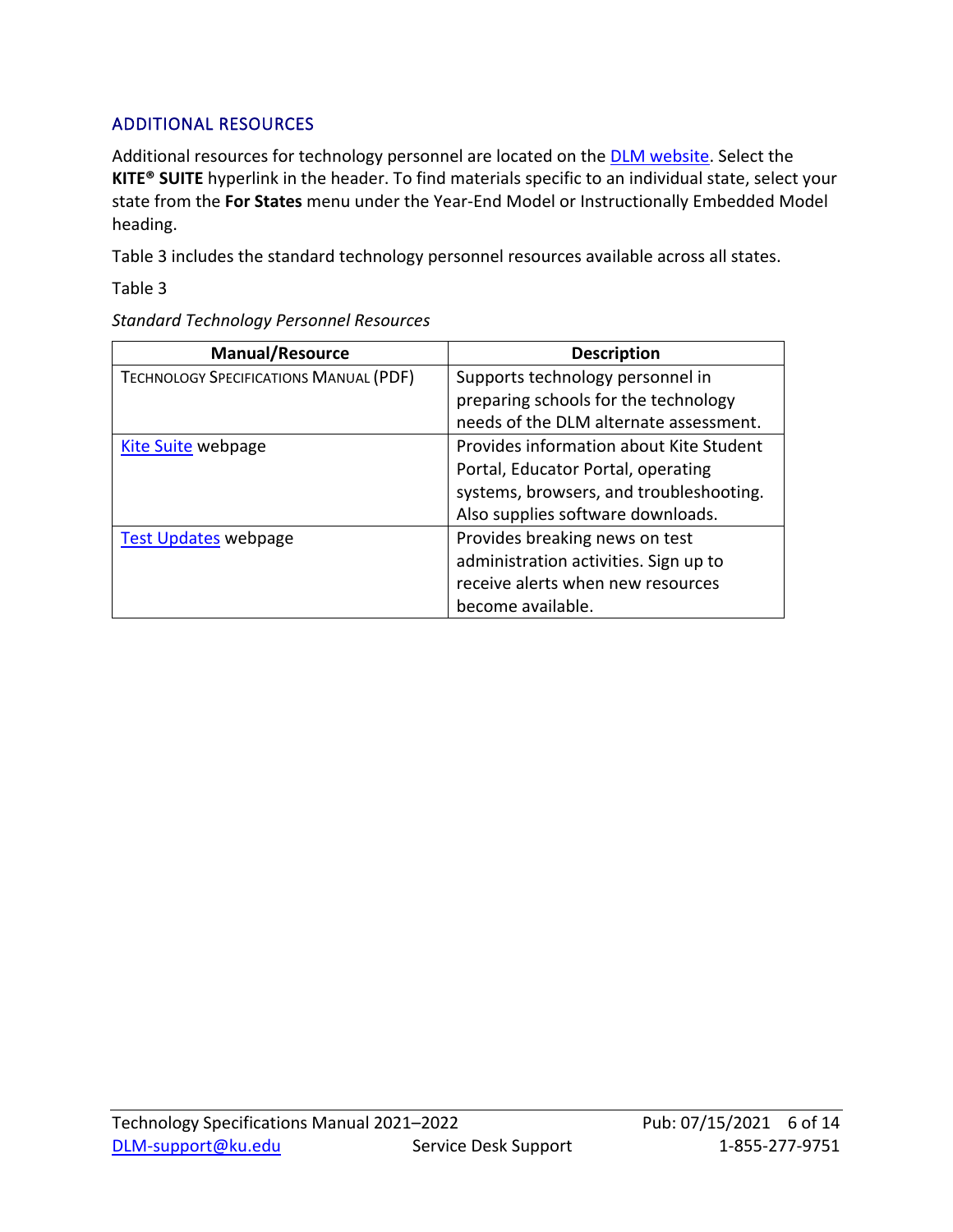## <span id="page-6-0"></span>CHECKLIST TO MANAGE TECHNOLOGY FOR THE DLM ALTERNATE ASSESSMENT

HINT: Print these pages and keep them handy!

Work with the assessment coordinator to determine the due dates necessary to meet the district assessment schedule. [Table 4](#page-6-1) includes steps for managing technology for the DLM alternate assessment.

<span id="page-6-1"></span>Table 4

*Checklist to Manage Technology*

| ☑ | <b>Step</b>                                                                                                                                                                                                                                                                       | <b>Resources</b>                                                                                                                                                                                                                                                                                                                               |
|---|-----------------------------------------------------------------------------------------------------------------------------------------------------------------------------------------------------------------------------------------------------------------------------------|------------------------------------------------------------------------------------------------------------------------------------------------------------------------------------------------------------------------------------------------------------------------------------------------------------------------------------------------|
|   | 1. Bookmark the Kite® Suite webpage on the<br>Dynamic Learning Maps® (DLM®) website. Use<br>the resources to become familiar with your<br>role's responsibilities and the procedures and<br>materials needed to prepare for the<br>assessment.                                    | <b>Kite Suite</b>                                                                                                                                                                                                                                                                                                                              |
|   | 2. Participate in DLM-provided Fall District<br>Training. States may also provide their own<br>training for technology personnel.                                                                                                                                                 | <b>DLM website</b> > For States > Your<br>State > Resources for Educators<br>and District Staff > District Staff<br><b>Training Resources</b><br>Year-End Model states:<br><b>Fall District Training - YE Model</b><br><b>States</b><br>Instructionally Embedded Model<br>states:<br><b>Fall District Training - IE Model</b><br><b>States</b> |
|   | 3. Modify spam lists, favorites' lists, whitelist<br>websites and email addresses so all test<br>administrators have access to DLM content.<br>Ensure all educators who are involved with the<br>DLM alternate assessment can receive emails<br>from addresses ending in @ku.edu. | <b>Kite Suite Whitelist Settings (PDF)</b>                                                                                                                                                                                                                                                                                                     |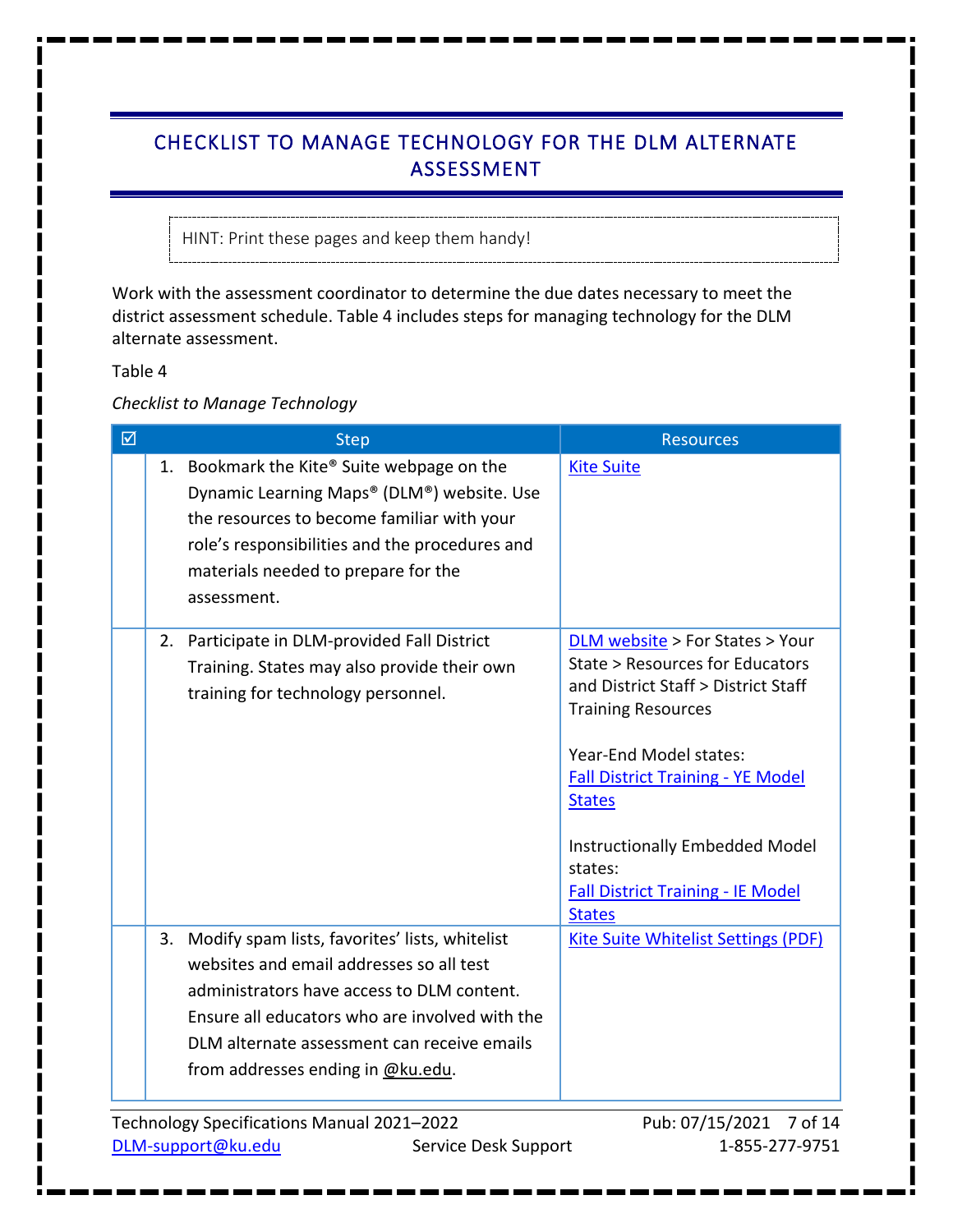| ☑ |    | <b>Step</b>                                                                                                                                                                                                                                                                                                                                                                                                                                                                                                                                          | <b>Resources</b>                                                   |
|---|----|------------------------------------------------------------------------------------------------------------------------------------------------------------------------------------------------------------------------------------------------------------------------------------------------------------------------------------------------------------------------------------------------------------------------------------------------------------------------------------------------------------------------------------------------------|--------------------------------------------------------------------|
|   | 4. | Determine which devices will be used for the<br>assessment and verify that all testing devices<br>meet requirements.                                                                                                                                                                                                                                                                                                                                                                                                                                 | <b>Kite Suite</b>                                                  |
|   | 5. | Student Portal 8.0 will be used for 2021-2022<br>assessments. Kite Student Portal 8.0 must be<br>downloaded. Downloads and instructions are<br>available on the Kite Suite webpage.<br>(Administrative rights to the devices may be<br>necessary.)<br>Chromebooks will update automatically.<br>iPads will update automatically only if the<br>٠<br>user has automatic updates turned on.<br>Macs and PCs with versions older than<br>$\bullet$<br>Student Portal 8.0 need to have the older<br>version removed and Student Portal 8.0<br>installed. | <b>Kite Suite</b>                                                  |
|   |    | 6. Support educators in checking the compatibility<br>of devices and accessibility supports. Use the<br>demo usernames and passwords listed in the<br><b>Guide to Practice Activities and Released</b><br>Testlets.                                                                                                                                                                                                                                                                                                                                  | <b>Guide to Practice Activities and</b><br>Released Testlets (PDF) |
|   | 7. | Verify that the network meets requirements.<br>Refer to the Kite Student Portal bandwidth<br>requirements on the Kite Suite webpage.                                                                                                                                                                                                                                                                                                                                                                                                                 | Kite Student Portal - Bandwidth<br><b>Requirements (PDF)</b>       |
|   | 8. | Install Adobe Reader DC or another PDF reader<br>on computers that educators will use to access<br><b>Educator Portal.</b>                                                                                                                                                                                                                                                                                                                                                                                                                           | <b>Adobe Reader DC</b>                                             |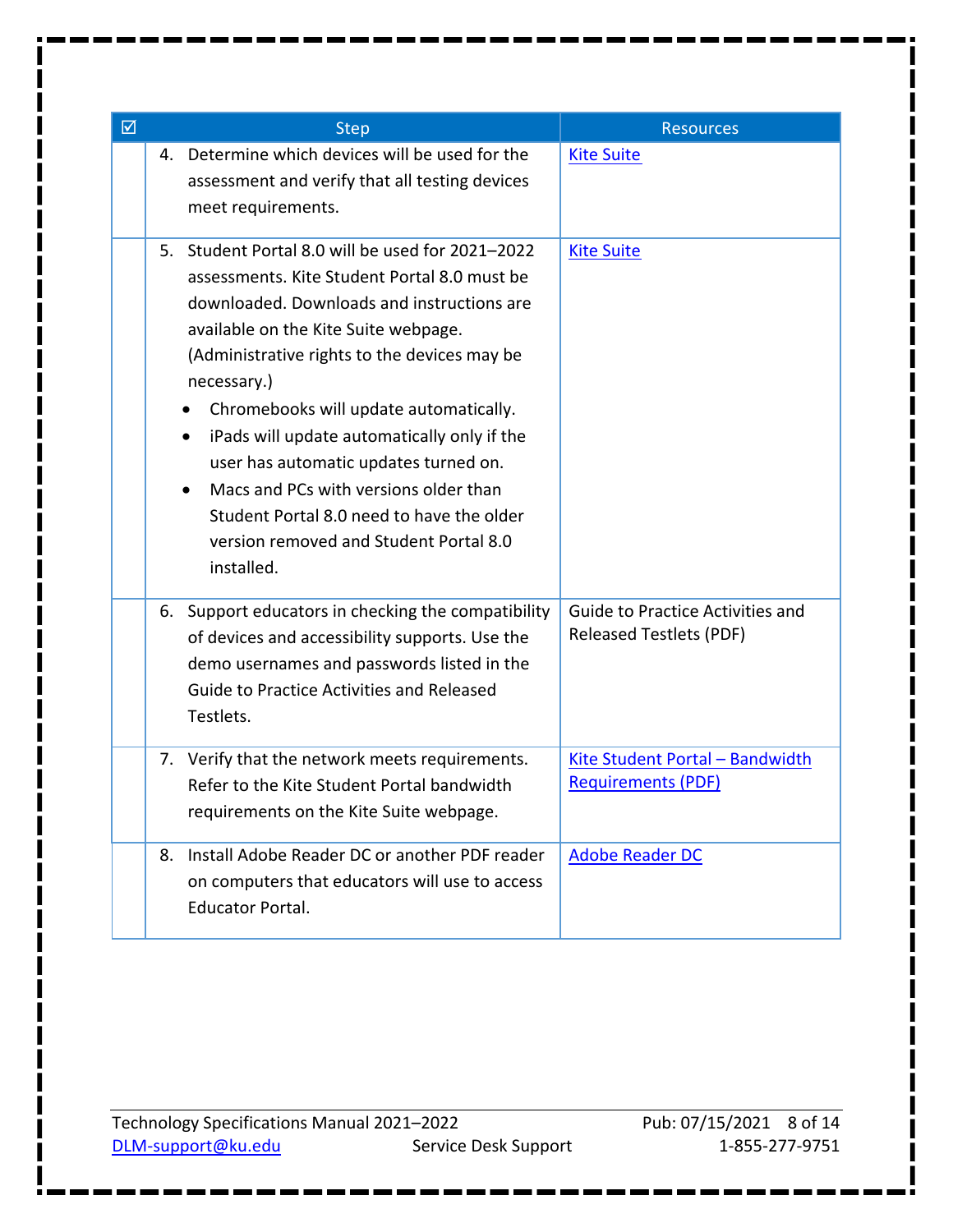| ☑ | <b>Step</b>                                                                                                                                                                                                                                                                                                                                                                                   | <b>Resources</b>                   |
|---|-----------------------------------------------------------------------------------------------------------------------------------------------------------------------------------------------------------------------------------------------------------------------------------------------------------------------------------------------------------------------------------------------|------------------------------------|
|   | 9. If given an Educator Portal account:<br>Activate the account.<br>$\bullet$<br>Agree to the Security Agreement after<br>$\bullet$<br>signing in to Educator Portal.<br>Access to Educator Portal is determined at<br>$\bullet$<br>the state or district level and is not typically<br>required for technology personnel. Contact<br>your assessment coordinator if an account is<br>needed. | <b>Educator Portal</b>             |
|   | 10. Provide technical support for Educator Portal<br>and Student Portal using troubleshooting<br>information provided on the Kite Suite<br>webpage.                                                                                                                                                                                                                                           | <b>Troubleshooting Kite Errors</b> |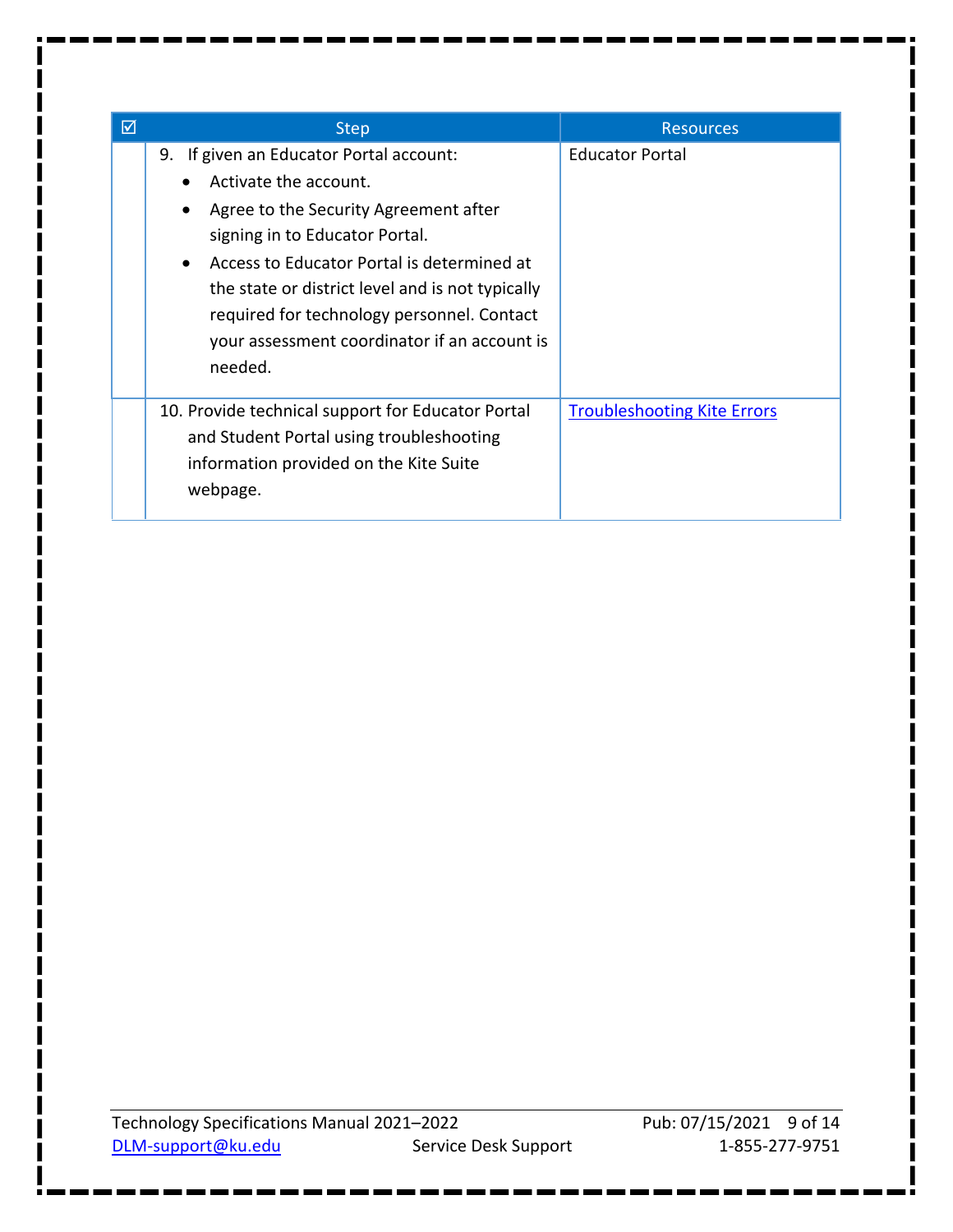## ACCESSING CONTENT

#### <span id="page-9-1"></span><span id="page-9-0"></span>WHITELISTING

Whitelisting includes modifying spam and junk mail filters to allow specific email addresses to deliver messages to your email address.

#### <span id="page-9-2"></span>**EMAIL**

Various email messages are sent to users from @ku.edu accounts. These include Kite® Educator Portal account setup messages, Educator Portal password reset messages, testing updates, and Service Desk replies. Consider whitelisting or setting spam-filter control of the state or district email system to allow messages from @ku.edu accounts. Ensure all educators involved with the DLM® alternate assessment can receive emails from @ku.edu addresses.

#### <span id="page-9-3"></span>**KITE STUDENT PORTAL CONTENT**

If Kite® Student Portal does not correctly display an onscreen image during test administration, it may be necessary to whitelist items on the district's firewall. See the [Kite Student Portal](https://dynamiclearningmaps.org/sites/default/files/documents/Kite_Suite_Whitelist_Settings.pdf)  [Whitelist Settings \(PDF\)](https://dynamiclearningmaps.org/sites/default/files/documents/Kite_Suite_Whitelist_Settings.pdf) for current information. Issues may include images not displaying fully or correctly, assessment items not fully appearing, or response options not appearing on the screen. The minimum screen resolution is 1024 x 768. Local technology personnel are the first point of contact for test administrators.

#### <span id="page-9-4"></span>VIDEOS AND TRAINING

Educators who administer the Dynamic Learning Maps® (DLM®) alternate assessment must complete Required Test Administrator Training before they can become test administrators. This training can be accessed on the DLM website at **Training Courses**. Alternatively, personnel may conduct facilitated training and show these videos to several people in a classroom setting. The videos for the Required Test Administrator Training are delivered using Vimeo.

The DLM Consortium also provides professional development modules for educators who teach and assess students participating in DLM alternate assessments. A complete list of training modules are available on the [DLM Professional Development w](https://www.dlmpd.com/)ebsite.

Occasionally, videos hosted through YouTube or Vimeo are retrievable through Dropbox. Ensure that test administrators can access the training videos and have access to sound on their computer.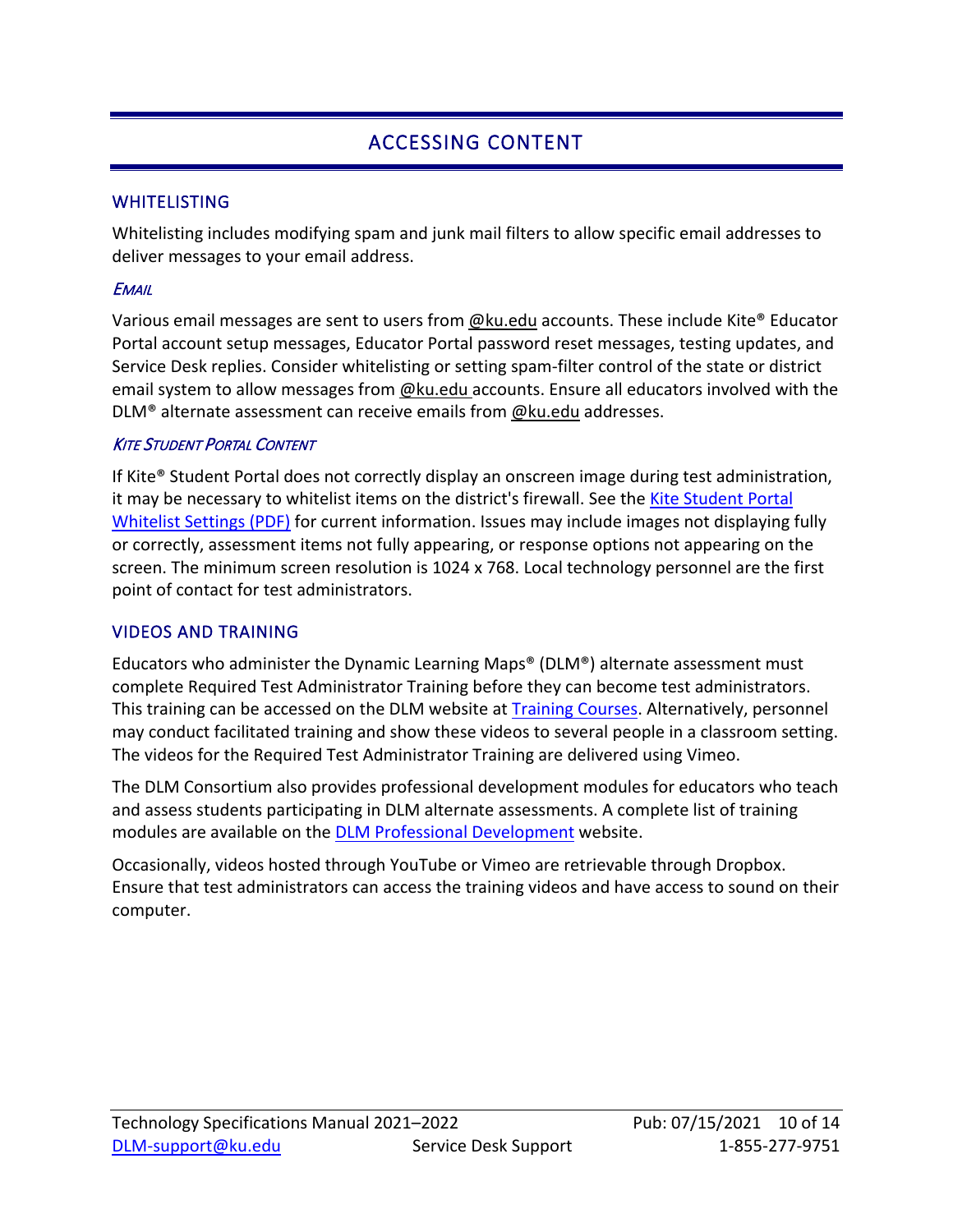## KITE STUDENT PORTAL AND EDUCATOR PORTAL

<span id="page-10-0"></span>NOTE: Information in this section is also included in the TEST ADMINISTRATION MANUAL, the ASSESSMENT COORDINATOR MANUAL, and the DATA MANAGEMENT MANUAL. These manuals direct their audiences to contact district technology personnel if they need more information or technology support.

The Kite® Suite was designed to deliver the next generation of large-scale assessments and was tailored to meet the needs of students with the most significant cognitive disabilities, who often have multiple disabilities.



Students have accounts in **Kite Student Portal**.

Kite Student Portal is the customized, secure interface that test administrators use to deliver the assessment to students. Students log in with their own unique username and password, which the test administrator provides. Once Student Portal is launched, students are prevented from accessing websites or other applications during the assessment.

Practice activities and released testlets are also available to use with Student Portal using demo usernames and passwords. Educators and staff do not have accounts in Student Portal.

Kite Student Portal version 8.0 must be installed on all devices used for assessment for the 2021–2022 school year. Previous versions (i.e., Kite Student Portal 7.0, 6.0, KITE Client) will not be compatible with the 2021–2022 assessment and must be removed before Kite Student Portal 8.0 is installed. An error message will appear when attempting to access an older version.



Staff and educators have accounts in **Kite Educator Portal**.

Kite Educator Portal is the administrative application in which staff and educators manage student data and retrieve reports. Access Educator Portal. For information on working within Educator Portal, see the DATA MANAGEMENT MANUAL (PDF) or the EDUCATOR PORTAL USER GUIDE (PDF) on the Dynamic Learning Maps® (DLM®) website.

#### <span id="page-10-1"></span>KITE SYSTEM STATUS

The Kite [Suite](https://dynamiclearningmaps.org/kite) page on the DLM website provides the current status of Student Portal and Educator Portal [\(Figure 1\)](#page-11-1).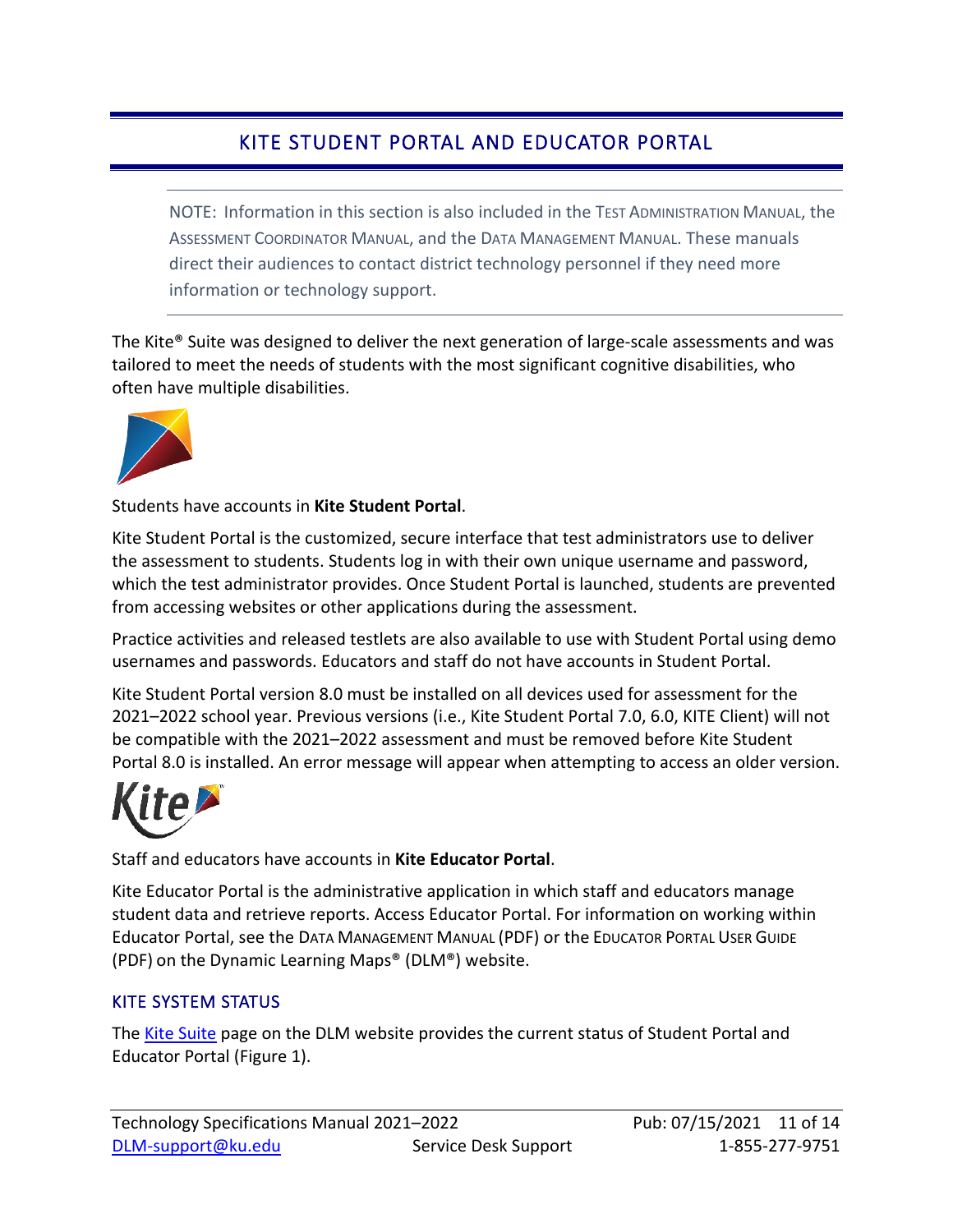#### <span id="page-11-1"></span>Figure 1

#### *Kite System Status*



The current Kite System status is indicated by a color and a custom message. See [Table 5](#page-11-2) for sample messages.

<span id="page-11-2"></span>Table 5

*Sample Kite Student Portal Messages*

| Color  | <b>Status</b>                |
|--------|------------------------------|
| Green  | System is operating normally |
| Yellow | System issues present        |
| Red    | System offline               |

#### <span id="page-11-0"></span>ASSESSMENT DEVICES COMPATIBLE WITH KITE STUDENT PORTAL

The DLM alternate assessment may be administered on several different devices. Go to the [Kite](https://dynamiclearningmaps.org/kite) [Suite](https://dynamiclearningmaps.org/kite) page on the DLM website for the most updated information regarding device compatibility.

HINT: A student should not start a testlet on one device and then attempt to complete the same testlet on another device. If a student must change assessment locations and has a testlet open and in progress, select **EXIT DOES** NOT SAVE. The testlet will close, responses will not be saved, and the student may restart the assessment session on the second device in the new location.

For downloads and instructions, see resources on the [Kite Suite](https://dynamiclearningmaps.org/kite) page on the DLM website.

Local devices attached to these machines, such as interactive whiteboards, are also acceptable. Interactive whiteboards (brand names SMART, Promethean, etc.) may be used in assessment. The same hardware, software, and screen resolution constraints apply. The projector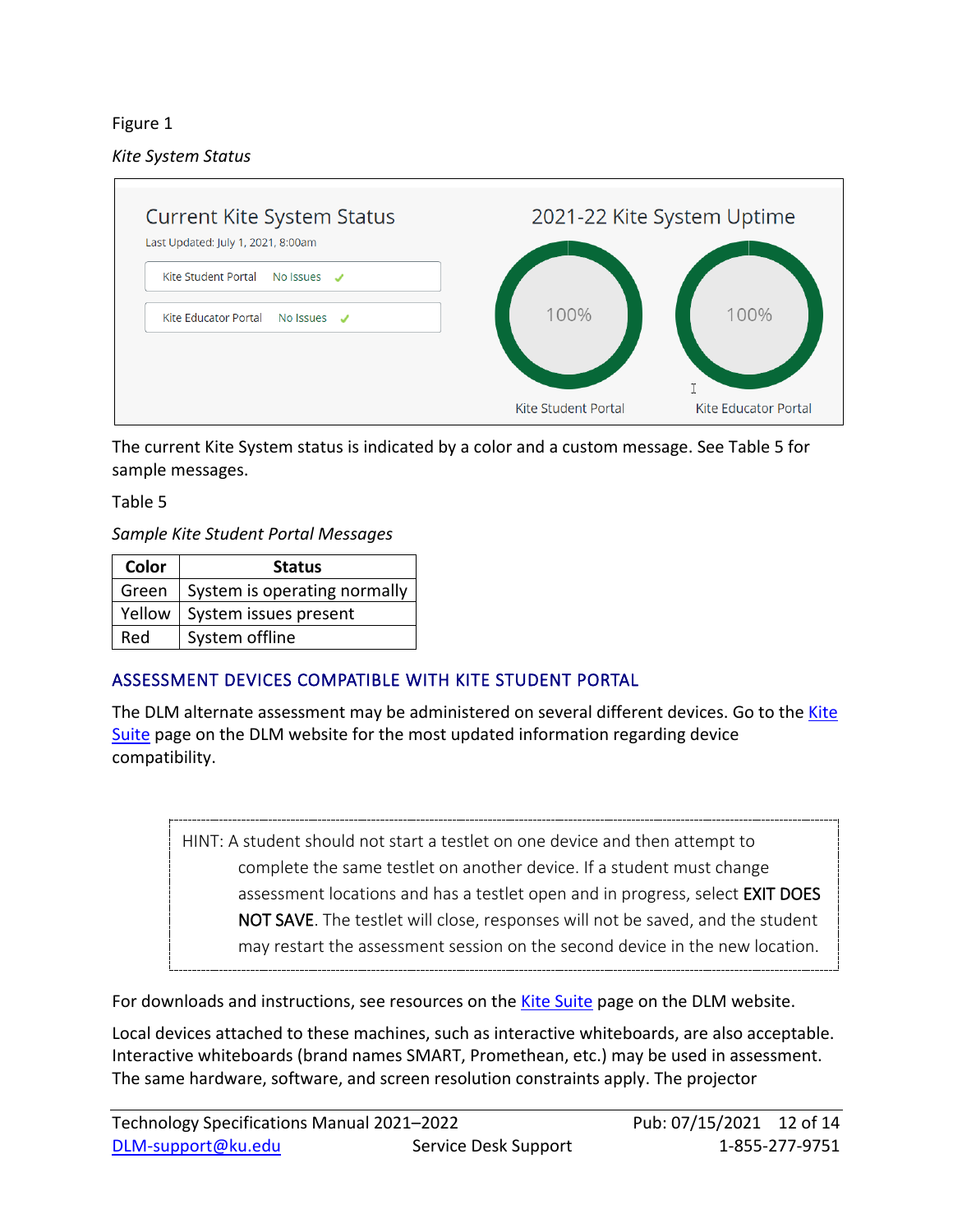associated with the interactive whiteboard must project the computer screen at a resolution of no lower than 1024 x 768.

#### <span id="page-12-0"></span>INTERNET CONNECTIVITY

An internet connection is required to deliver the assessment using Student Portal.

#### <span id="page-12-1"></span>REQUIRED SOFTWARE

#### <span id="page-12-2"></span>SUPPORTED BROWSERS

To effectively use Educator Portal, a supported browser must be used. The list of supported browsers can be found on the [Kite Suite](https://dynamiclearningmaps.org/kite) page.

For Student Portal, the DLM alternate assessment must be administered using supported devices and operating systems. The list of supported devices and operating systems can be found on the [Kite Suite](https://dynamiclearningmaps.org/kite) page.

> HINT: Procedures for accessing and using Kite Student Portal and Educator Portal are included in the EDUCATOR PORTAL USER GUIDE (PDF)

#### <span id="page-12-3"></span>PDF VIEWER

For educators and test administrators to view PDFs in Educator Portal, they need [Adobe Reader](https://www.adobe.com/acrobat/pdf-reader.html)  [DC](https://www.adobe.com/products/) or another software that allows the test administrator to view and print PDFs.

#### <span id="page-12-4"></span>ACCESSING EDUCATOR PORTAL

Technology personnel do not usually require access to Educator Portal. If a technology staff member requires access, the district assessment coordinator or data manager can create an account and give the technology staff member the District User role. For procedures to navigate Educator Portal, see the EDUCATOR PORTAL USER GUIDE (PDF).